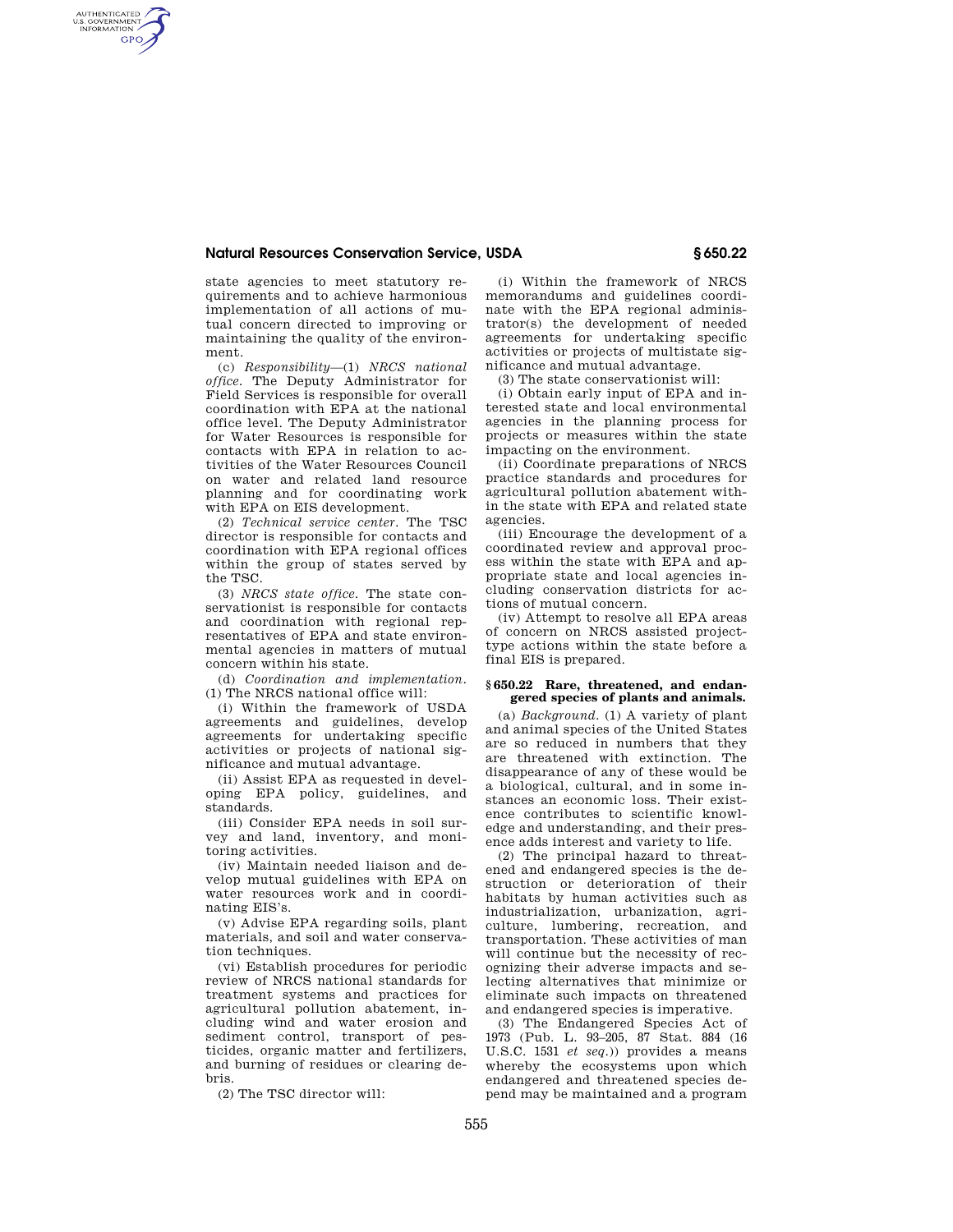for the conservation of such species. The Act also provides that, in addition to the Department of the Interior, ''All other federal departments and agencies shall, in consultation with and with the assistance of the Secretary (of Interior), utilize their authorities for the conservation of endangered species and threatened species listed pursuant to section 4 of this Act and by taking such action necessary to insure that actions authorized, funded, or carried out by them do not jeopardize the continued existence of such endangered species and threatened species or result in the destruction or modification of habitat of such species which is determined by the Secretary, after consultation as appropriate with the affected states, to be critical.'' The Act also:

(i) Defines endangered species as any species in danger of extinction throughout all or a significant portion of its range and threatened species as any species likely to become an endangered species within the foreseeable future throughout all or a significant portion of its range. The Act uses the category "threatened." The term category "threatened." ''rare'' is not used.

(ii) Further defines species as including any subspecies of fish or wildlife or plants and any other group of fish and wildlife of the same species or smaller taxa in common spatial arrangements that interbreed when mature.

(iii) Provides for the Secretary of the Interior to enter into cooperative agreements with states for the purpose of implementing state programs for the conservation of endangered and threatened fish and wildlife. This assistance may include financial grants.

(iv) Provides national lists of endangered and threatened animal and plant species to be maintained by the Secretary of the Interior and published in the FEDERAL REGISTER. When resident fish and wildlife are added to the list, the affected states are to be consulted by the Secretary. The Secretary of the Smithsonian Institution is preparing a list of endangered or threatened plant species.

(b) *Policy.* The Act gives NRCS additional direction for participation in the conservation and protection of endangered and threatened species. As the principal federal agency concerned

# **§ 650.22 7 CFR Ch. VI (1–1–10 Edition)**

with land use planning of privately owned rural land and with professional conservation employees headquartered in almost every county, NRCS is uniquely capable of playing a vital role. Additional training will be provided as needed to meet NRCS responsibilities. NRCS will assist in the conservation of threatened and endangered species and consistent with legal requirements avoid or prevent activities detrimental to such species. NRCS concern for these species will not be limited to those listed by the Secretary of the Interior and published in the FED-ERAL REGISTER, but will include species designated by state agencies as rare, threatened, endangered, etc.

(c) *Responsibility*—(1) *NRCS national office.* The Administrator will arrange for consultation and coordination of NRCS national office activities with the U.S. Fish and Wildlife Service, other federal agencies, and national organizations.

(2) *Technical service center.* The TSC director will, within the group of states served by the TSC arrange for consultation and coordination with regional representatives of the U.S. Fish and Wildlife Service, other Federal agencies, and national and regional organizations.

(3) *NRCS state office.* The state conservationist will arrange for consultation and coordination with the state fish and game or conservation agency, other state agencies, state organizations and foundations, conservation districts, and state representatives of federal agencies and national organizations.

(d) *Coordination and implementation.*  (1) The NRCS national office will:

(i) Within the framework of national legislation, USDA agreements, and NRCS objectives, develop NRCS policies and directives for guiding agency efforts that will protect threatened and endangered species and for avoiding actions that jeopardize the continued existence of such species and their critical habitats.

(ii) Maintain needed liaison and develop mutual understanding with the U.S. Fish and Wildlife Service and other concerned federal agencies.

(iii) Establish procedures for periodic review of NRCS participation in the